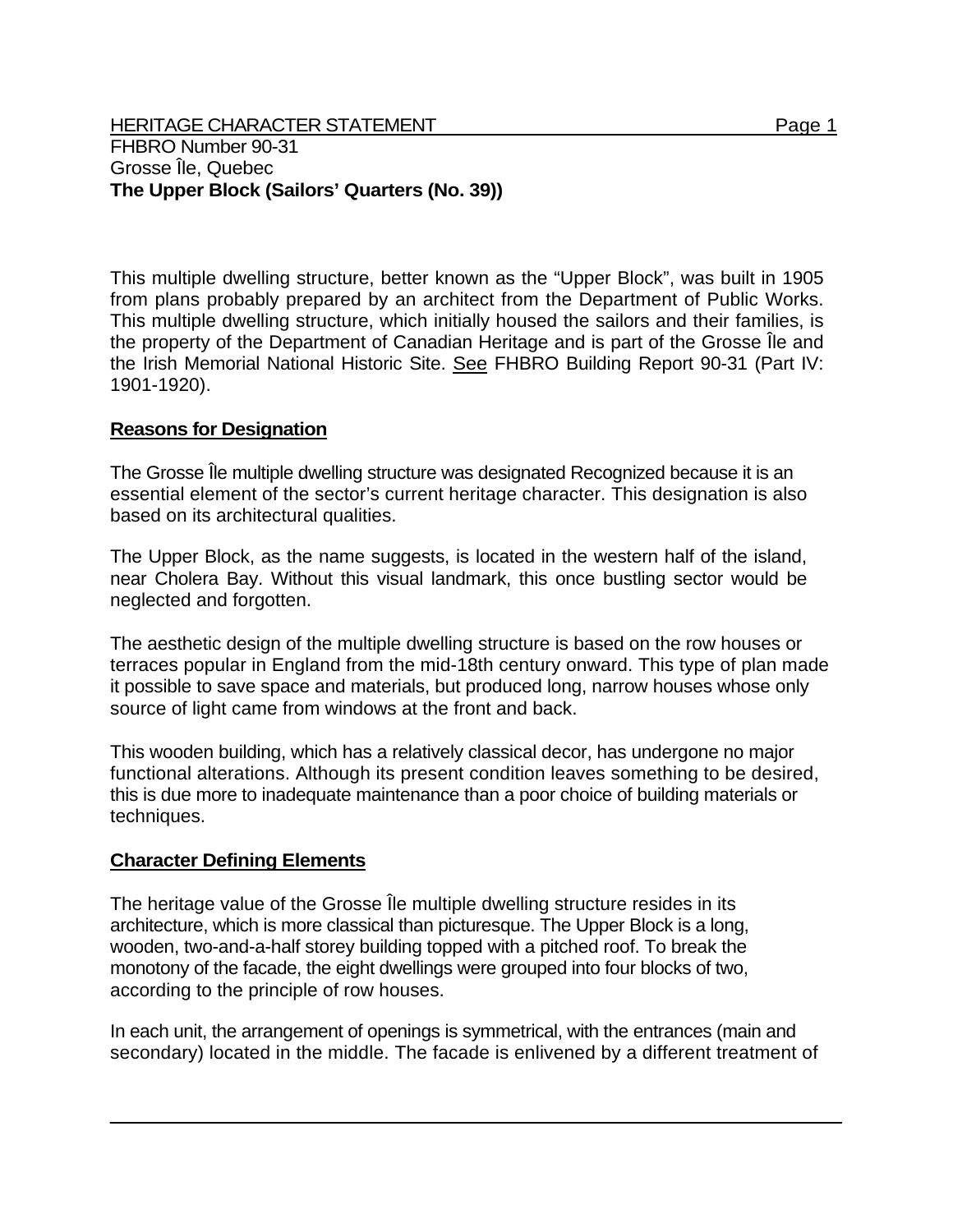the dormers. The middle dormers have a hipped roof, while those at the ends are large gable dormers decorated with wooden "fish scale" shingles. This stylistic refinement is not found on the rear elevation, which has three identical dormers located, like the double chimneys, in the axis of the demising walls. This architectural scheme is characterized by austerity and balance.

As in the case of military barracks, the choice of the type of construction used for this multiple dwelling structure was motivated by a desire to minimize costs. The framing is wood, as is the clapboard siding. The few decorative elements are the small pediment roofs above the entrances and the wooden "fish scale" shingles, which give the building a vernacular touch. It is unfortunate that the stairs and small verandahs attached to the entrances, as shown on the original plans, have been lost.

The sash windows play a very important role in the composition of the elevations. Should some of them have to be replaced, the new ones should faithfully reproduce the design and material of the originals. The same principle should apply for the replacement of the wooden siding. A return to wooden shingles for the cladding could eventually be considered.

This building houses eight separate and virtually identical units - the only difference is that the plan is reversed on either side of the demising wall. Each unit includes a living room and a kitchen on the ground floor and two bedrooms and a bathroom on the second floor. This layout, which follows the original location of the partitions and interior staircases, has not undergone any significant alterations.

Typical of turn-of-the-century domestic architecture, the panel doors, the fluted mantlepieces decorated with patera as well as the wide wooden plinths should be preserved. If the stair railing is restored, efforts should be made to preserve as much original material as possible. Some of the built-in furniture and plumbing fixtures could be used to illustrate a period interior.

Although the environment of the multiple dwelling structure has been changed over the years, it still retains a distinctive character. It would be desirable to locate the former access roads and restore the site's appearance to one more in keeping with its history. While the summer kitchens, which were attached structures, have disappeared, their traces remain along with those of other older structures. They could eventually be useful in improving our understanding of this sector known as Cholera Bay.